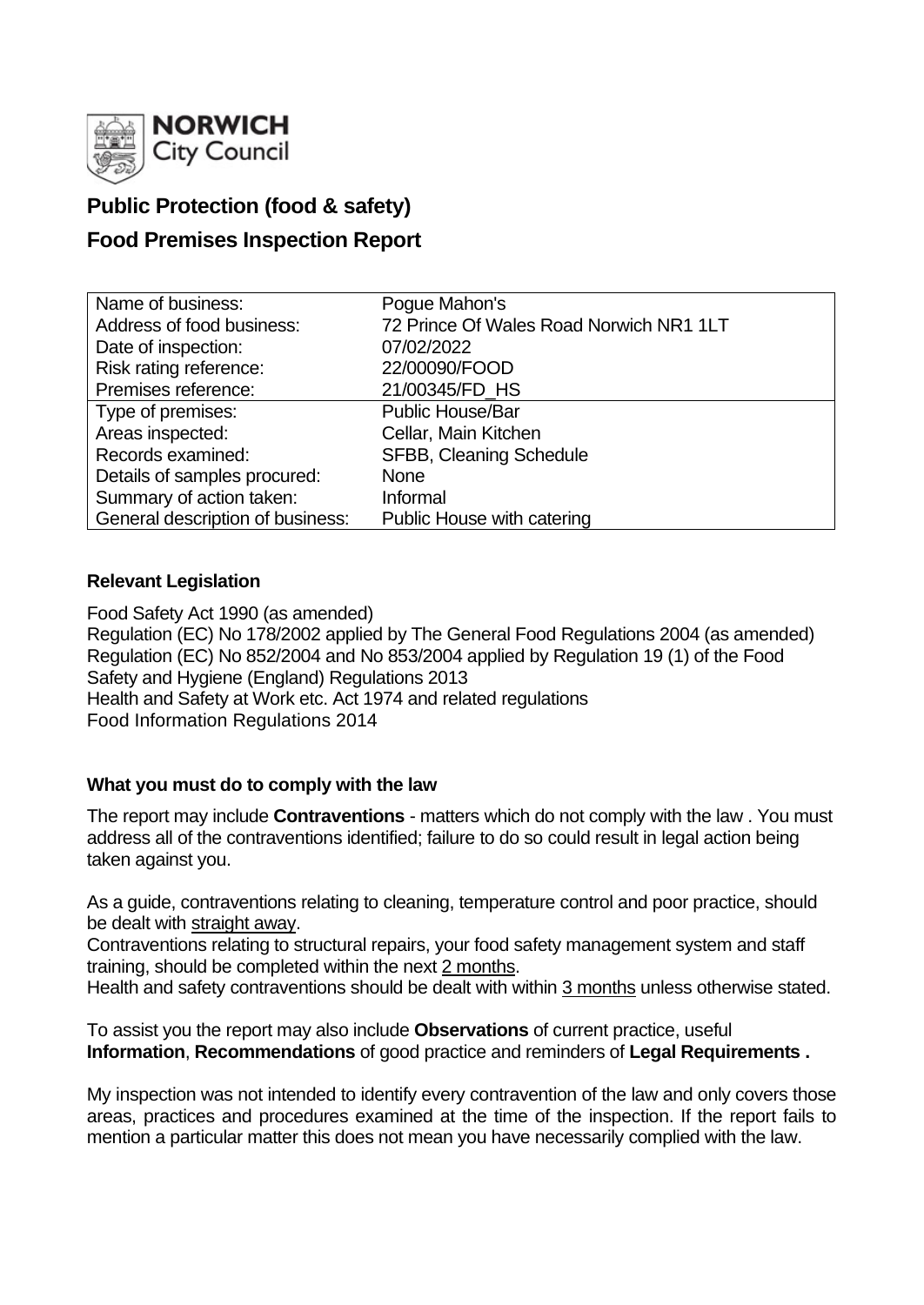# **FOOD SAFETY**

### **How we calculate your Food Hygiene Rating:**

The food safety section has been divided into the three areas which you are scored against for the hygiene rating: 1. food hygiene and safety procedures, 2. structural requirements and 3. confidence in management/control procedures. Each section begins with a summary of what was observed and the score you have been given. Details of how these scores combine to produce your overall food hygiene rating are shown in the table.

| <b>Compliance Area</b>                     |          |    |           | <b>You Score</b> |                |    |           |    |                |  |  |
|--------------------------------------------|----------|----|-----------|------------------|----------------|----|-----------|----|----------------|--|--|
| <b>Food Hygiene and Safety</b>             |          |    |           | $\Omega$         | 5              | 10 | 15        | 20 | 25             |  |  |
| <b>Structure and Cleaning</b>              |          |    | $\Omega$  | 5                | 10             | 15 | 20        | 25 |                |  |  |
| Confidence in management & control systems |          |    | $\Omega$  | 5                | 10             | 15 | 20        | 30 |                |  |  |
|                                            |          |    |           |                  |                |    |           |    |                |  |  |
| <b>Your Total score</b>                    | $0 - 15$ | 20 | $25 - 30$ |                  | $35 - 40$      |    | $45 - 50$ |    | > 50           |  |  |
| <b>Your Worst score</b>                    | 5        | 10 | 10        |                  | 15             |    | 20        |    | $\blacksquare$ |  |  |
|                                            |          |    |           |                  |                |    |           |    |                |  |  |
| <b>Your Rating is</b>                      | 5        | 4  |           | 3                | $\overline{2}$ |    |           |    | $\overline{0}$ |  |  |

Your Food Hygiene Rating is 5 - a very good standard



## **1. Food Hygiene and Safety**

Food hygiene standards are high. You demonstrated a very good standard of compliance with legal requirements. You have safe food handling practices and procedures and all the necessary control measures to prevent cross-contamination are in place. Some minor contraventions require your attention. **(Score 5)**

### Contamination risks

**Observation** I was pleased to see you were able to demonstrate effective controls to prevent cross-contamination.

**Recommendation** Chopping/cutting boards were held stable with tea towels/cloths and could contaminate the board. Use silicone board mats to stabilise your cutting boards. These can be placed in the dishwasher and /or can be sterilised.

#### Hand-washing

**Contravention** The following indicated that hand-washing was not suitably managed::

• no hygienic towel to wash hand basin behind bar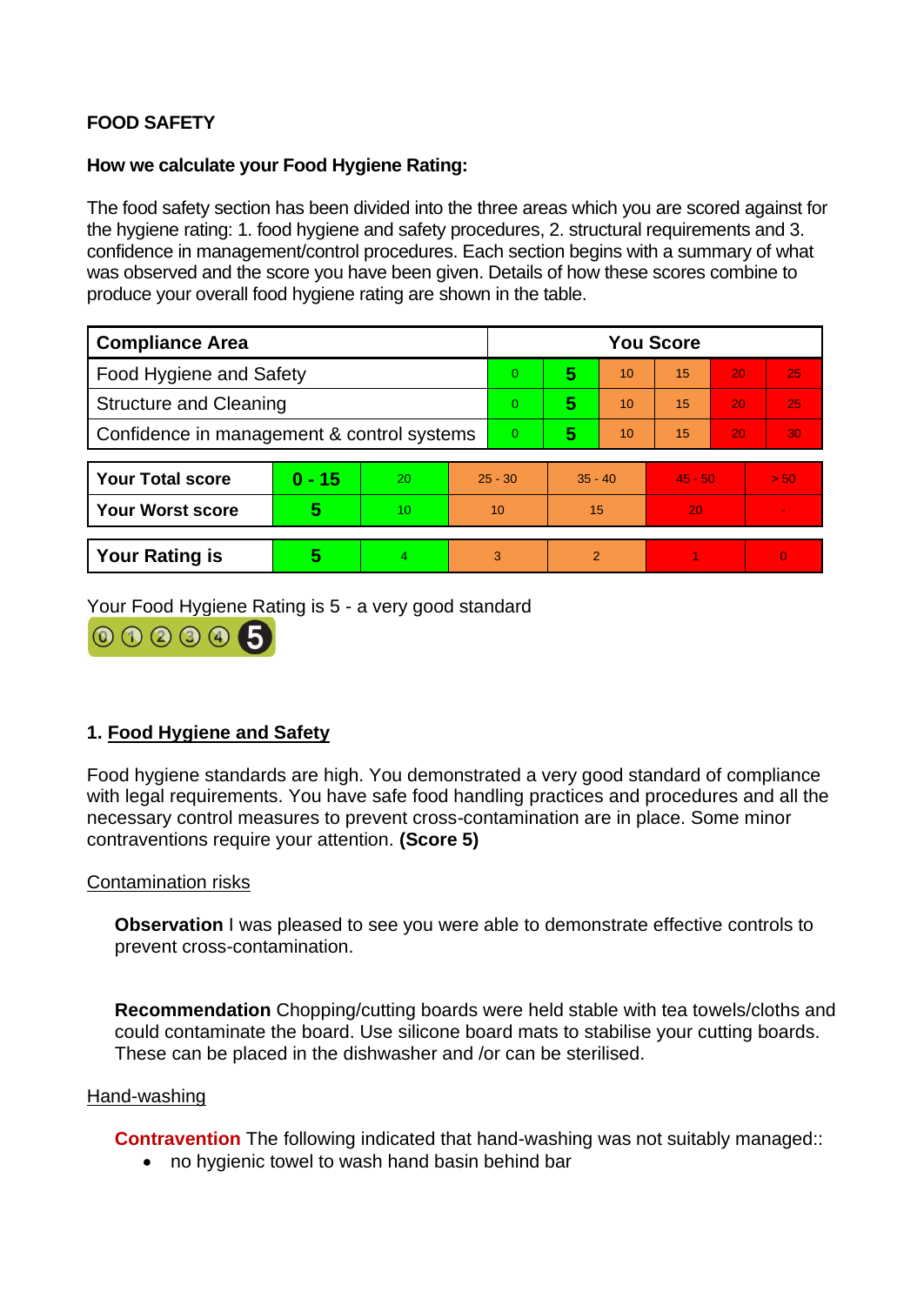### Personal Hygiene

**Contravention** The following are examples of poor personal hygiene or where it was made difficult for food handlers to maintain sufficiently high standards of personal cleanliness:

• food handlers were seen wearing watches

#### Temperature Control

**Contravention** The following evidence indicated there was a risk of bacteria growing on food:

• high risk food was not being defrosted in the fridge

**Observation** I was pleased to see you were able to limit bacterial growth and/or survival by applying appropriate temperature controls at points critical to food safety and that you were monitoring temperatures.

#### Unfit food

**Recommendation** You should have a system to identify when open or prepared foods need to be used by or discarded, to ensure the food is fit for consumption. I recommend you apply labels which give a date that is 2 days after the day of production e.g. if food is opened on Monday it should be used by the end of Wednesday (an exception is rice which should not be kept longer than 24 hours)

### **2. Structure and Cleaning**

The structure facilities and standard of cleaning and maintenance are all of a good standard and only minor repairs and/or improvements are required. Pest control and waste disposal provisions are adequate. The minor contraventions require your attention. **(Score 5)**

#### Cleaning of Structure

**Contravention** The following items were dirty and require more frequent and thorough cleaning:

- floor/wall junctions
- flooring under equipment
- window sill and ledge
- shelving sticky behind bar

### Cleaning of Equipment and Food Contact Surfaces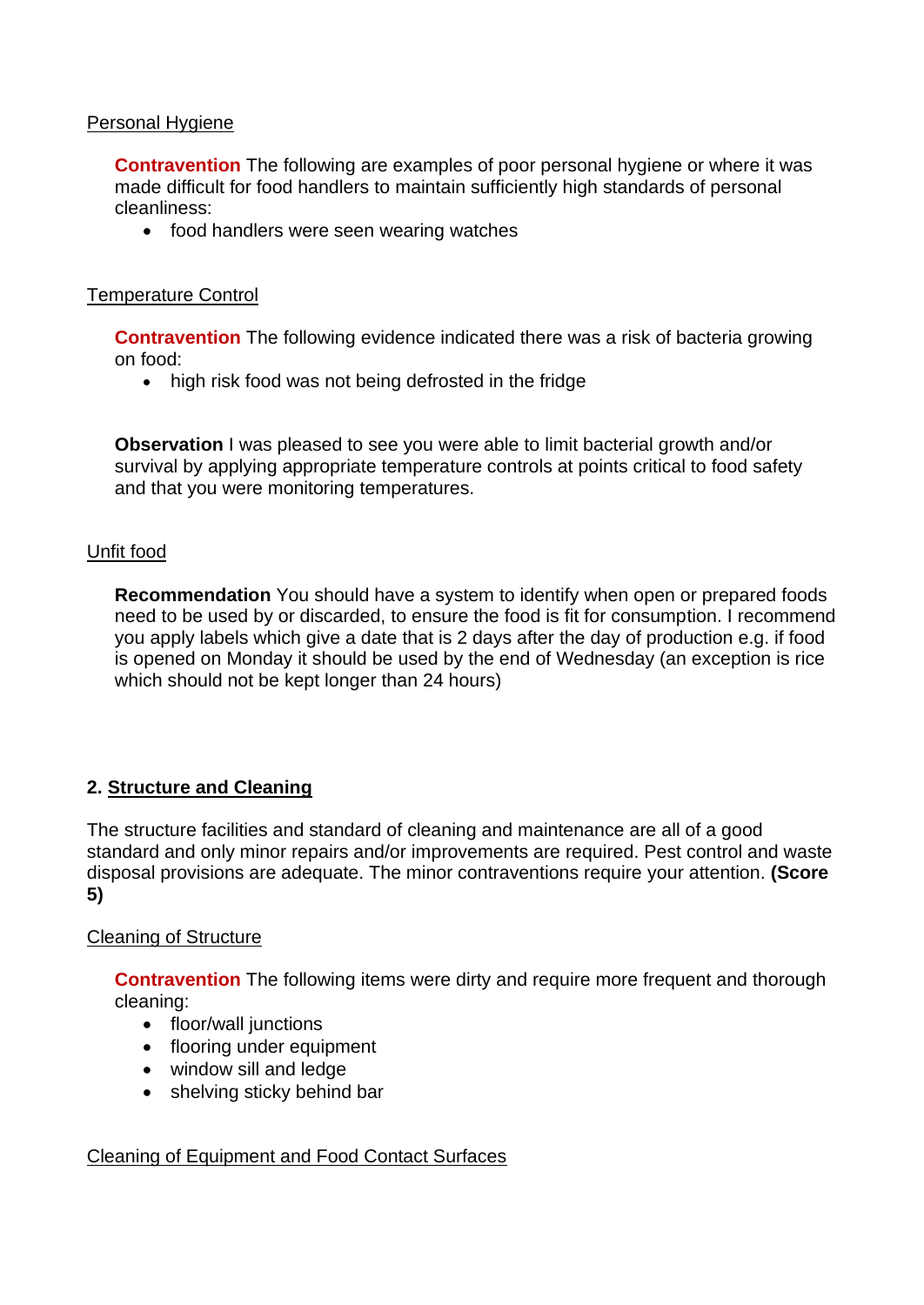**Observation** You had dedicated equipment for the preparation of raw and ready-to-eat foods.

### Cleaning Chemicals / Materials / Equipment and Methods

**Observation** I was pleased to see that the premises was kept clean and that your cleaning materials, methods and equipment were able to minimise the spread of harmful bacteria between surfaces.

**Information** food handler was unaware of contact time of sanitizer which was 5 minutes. I recommend that you purchase one with a less contact time preferably 30 seconds

#### Maintenance

**Observation** You are maintaining the premises in good condition.

#### Facilities and Structural provision

**Observation** I was pleased to see the premises had been well maintained and that adequate facilities had been provided.

### Pest Control

**Observation** I was pleased to see that the premises was proofed against the entry of pests and that pest control procedures were in place.

### **3. Confidence in Management**

A food safety management system is in place and you demonstrate a very good standard of compliance with the law. You have a good track record. There are some minor contraventions which require your attention. **(Score 5)**

#### Proving Your Arrangements are Working Well

**Contravention** You are not working to the following safe methods in your SFBB pack:

- personal hygiene / handwashing
- chilling down hot food / freezing / defrosting

### Safer Food Better Business/Food Safety Management System that works

**Contravention** The Management sections in your Safer food Better Business (SFBB) pack are intended to demonstrate you are in day-to-day control of the hazards to food. The following Management sections were either missing, incomplete or not up-to-date: